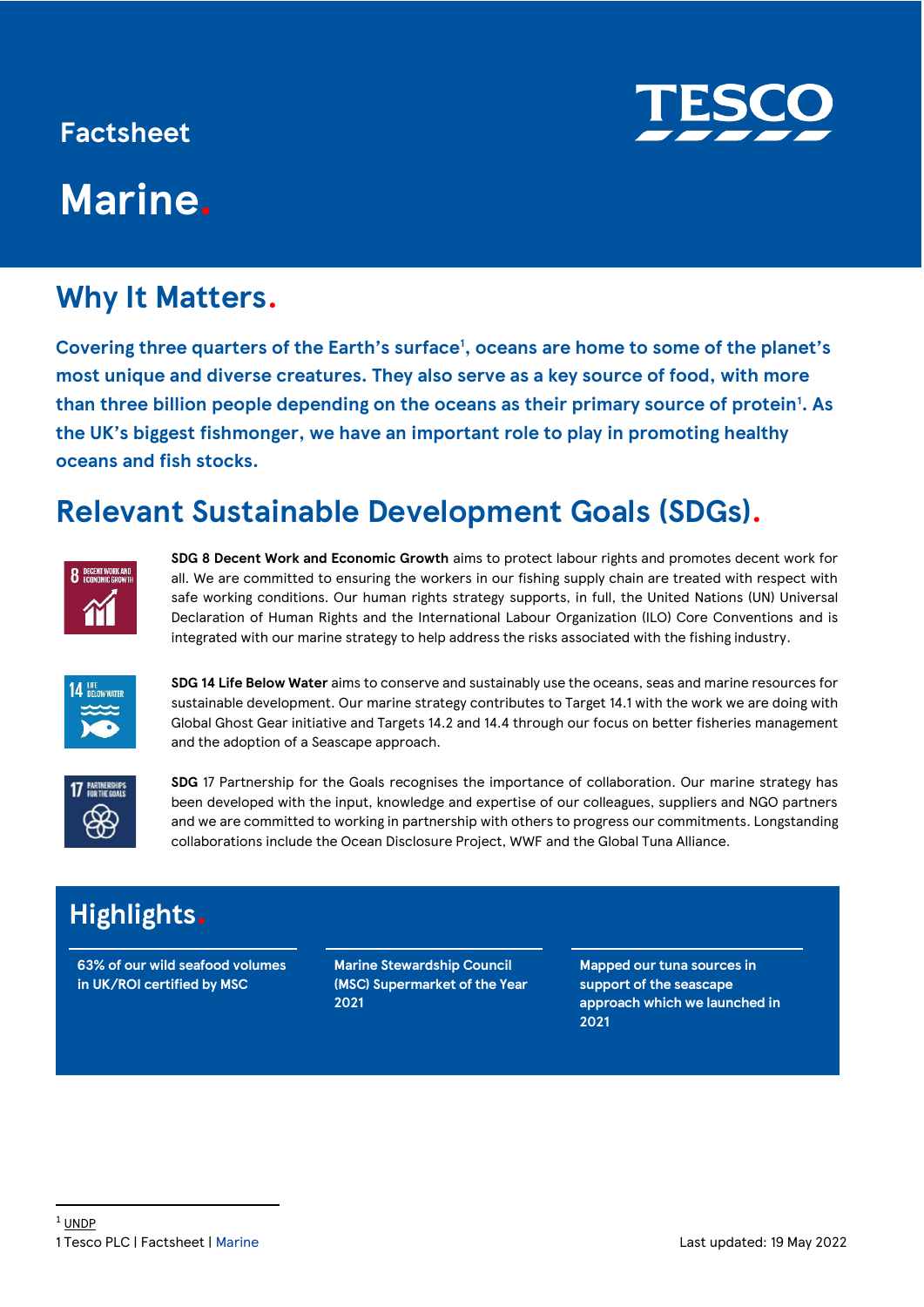## **Our Approach.**

**As a major retailer sourcing globally and the UK's biggest fishmonger, Tesco has an important role to play in promoting healthy oceans, fish stocks and in preserving resources for future generations. We work collaboratively across the industry to responsibly source our seafood.**

We aim to sustainably source all our seafood. Our marine strategy covers both wild and farmed fish products and focuses on three key areas: the health of fish stocks; impacts on non-target species; and the health of the marine ecosystem. We work with the [Sustainable](https://www.sustainablefish.org/)  [Fisheries Partnership \(SFP\)](https://www.sustainablefish.org/) and other partners, including WWF, to collect data on our source fisheries, risk assess them, and work with our suppliers on any improvements that are needed. All our seafood sources are publicly disclosed and can be found online through the Ocean Disclosure platform [here.](http://www.oceandisclosureproject.org/)

Tuna is among the most popular and widely consumed species of seafood consumed in all our markets and tuna accounts for a significant proportion of our fish sales, but not all tuna fisheries are being managed sustainably. We have therefore identified tuna as a priority product where we are taking action to improve tuna fisheries and move towards more sustainable sources.

#### **Improve**

We are improving fishing practices in our supply chain by sourcing our fish responsibly to preserve natural ecosystems and marine wildlife. To achieve this, we are:

- **Responsibly sourcing all our wild fish** and working with our suppliers to engage in Fishery Improvement Projects (FIPs). We continue to see the importance of certification as part of the journey and are committed to achieve 100% sustainable seafood by 2030 and 100% sustainable tuna by 2025.
- **Improving tracing systems** to ensure that all our seafood can be traced back to the boat that caught it. We adopt a zero-tolerance policy towards Illegal, [Unreported and Unregulated \(IUU\) fishing.](http://www.fao.org/iuu-fishing/en/)
- **Helping to reduce ocean pollution from waste abandoned by the fishing industry** through our collaboration with Global Ghost Gear on their '[Fishing](http://www.fishingforlitter.org.uk/blog/article/25/2019/06/23/lochinver-children-get-their-wish-by-recruiting-the-20th-fishing-for-litter-harbour-in-scotland)  [for Litter](http://www.fishingforlitter.org.uk/blog/article/25/2019/06/23/lochinver-children-get-their-wish-by-recruiting-the-20th-fishing-for-litter-harbour-in-scotland)' initiative.
- **Working with suppliers to protect the health of target fish stocks**, while reducing the impact of fishing on nontarget species and the wider marine environment by continuing to explore how to reduce bycatch or unwanted catch.
- **Promoting human rights in the fishing industry.** We want to ensure that workers in our supply chains are treated with respect and are working safely by having visibility of working conditions along the supply chain. We are working with suppliers to identify and alleviate risks, such as through programmes including [Project Issara](https://www.issarainstitute.org/) and our work with th[e Seafood Ethics Action Alliance.](https://www.seafish.org/responsible-sourcing/social-responsibility-in-seafood/seafood-ethics-action-alliance/) In 2019, we initiated our first Human Rights Impact Assessment (HRIA) in the Vietnamese prawn supply chain. Results of this assessment can be found [here.](https://www.tescoplc.com/media/758000/hria-of-tesco-s-shrimp-supply-chain-in-vietnam.pdf)

 $\Box$ 

#### **Read more about how we are improving our sustainable fishing processes [here.](https://www.tescoplc.com/sustainability/taking-action/environment/marine/)**

#### **Transform**

We are transforming the way fish are managed to ensure that marine stocks are preserved for the long-term. We are driving innovation by:

- **Adopting a Seascape approach** to tuna sourcing. In 2021, in line with [WWF's global tuna strategy](https://www.wwf.org.uk/transforming-the-future-of-tuna), we changed our approach to tuna sourcing from a gear-based approach to a governance-based approach.
- **Developing a Tuna Sourcing Issue Identification [Checklist](https://www.wwf.org.uk/sites/default/files/2022-03/WWFUK_TUNA_ID_CHECKLIST_F_MAR2022.pdf)** with WWF, with the aim of highlighting key areas to improve, understand where we can make a difference and where we should focus our efforts alongside our suppliers to help our progress towards a seascape approach. We've measured all our tuna sources against this checklist.
- **Encouraging sustainable feeding practices in our supply chain**. For example, we continue to trial alternative sustainable feed ingredients, such as algal oil and insect [feed,](https://www.tescoplc.com/updates/2019/encouraging-sustainable-feeding-practices-in-the-aquaculture-industry/) understanding how they can be incorporated into the diet of the farmed fish that we sell in the future.
- **Reducing the Forage Fish Dependency Ratio (FFDR) < 1 reflected in the** [WWF Basket Metric.](https://www.wwf.org.uk/basket-metric/marine-sustainability) FFDR provides an indication of how many wild-caught fish are used to produce farmed fish.

**See how we are working with WWF to transform the future of tun[a here.](https://www.tescoplc.com/updates/2021/a-new-approach-to-responsible-tuna-sourcing-at-tesco/)**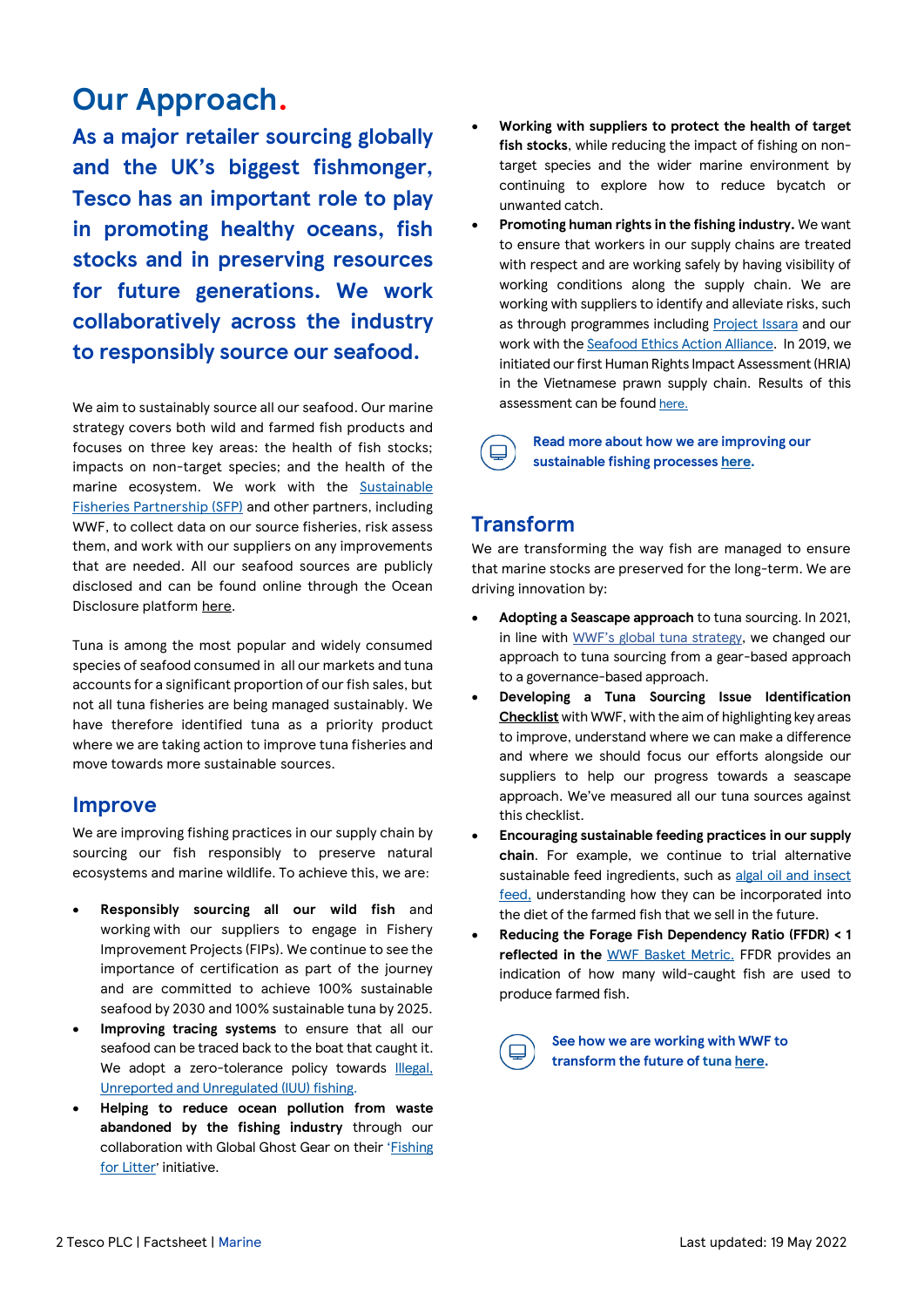#### **Advocate**

To source fish sustainably, we need to play our part in supporting effective ocean governance and ensuring collective action in key areas. To achieve this, we are:

- **Working with WWF and suppliers to advocate for the adoption** of a [Seascape approach](http://www.wwf.org.uk/transforming-the-future-of-tuna) across the wider industry to protect the health of the entire marine ecosystem, starting with our tuna supply chain.
- **Continuing our advocacy efforts to improve the status of yellowfin tuna** from the Indian Ocean. We do not source tuna and billfish from the Indian Ocean due to environmental concerns and the lack of management progress. We [continue to call](https://www.tescoplc.com/blog/tuna-transition-plan-one-year-on/) for a robust plan for yellowfin tuna this year, with the aim of cutting catches in the Indian Ocean by 30%.
- **Enhancing transparency in seafood supply chains through the** [Ocean Disclosure Project \(ODP\)](https://www.tescoplc.com/updates/2019/tesco-joins-ocean-disclosure-project/) by improving and expanding disclosures relating to seafood sourcing.
- **Working as a member of the Steering Committee of the** [Global Tuna Alliance](https://www.globaltunaalliance.com/) (GTA), an independent group of retailers and supply chain companies, to ensure that tuna ultimately meets the highest standards of environmental performance and social responsibility with a clear five year strategy in place.
- **Convening industry** to advocate for a robust UN High Seas Treaty – all GTA and Sustainable Seafood Coalition (SSC) members now support this aim.

## **Awards and Benchmarks.**

#### **MSC Supermarket of the Year 2021**

Our efforts to continue improving the sustainability of our seafood offer has once again been recognised by the annual MSC awards in the UK where we were awarded MSC Supermarket of the Year 2021.



## **Performance.**

| UK/ROI data                              |                                                                                      |         |         |         |         |  |
|------------------------------------------|--------------------------------------------------------------------------------------|---------|---------|---------|---------|--|
| <b>Commitment</b>                        | <b>KPIs</b>                                                                          | 2018/19 | 2019/20 | 2020/21 | 2021/22 |  |
| <b>Sustainably source all</b><br>seafood | Percentage of wild-<br>caught seafood<br>(tonnes) certified by<br>Marine Stewardship | 72%     | 79%     | 63%     | 63%     |  |
|                                          | Council (MSC)                                                                        |         |         |         |         |  |

Our performance remained consistent with 2020/21 despite the loss of mackerel certification affecting the whole industry. We continue to sell mackerel while stocks remain at healthy levels, but we continue to work with others, including the North Atlantic Pelagics Advocacy (NAPA) group, to ensure long-term sustainability of stocks. In 2021, through the NAPA group, we aligned on the aim to help recover mackerel's and herring's MSC certification and increase the percentage of wild-caught seafood certified to MSC to back over 70% over the next three years.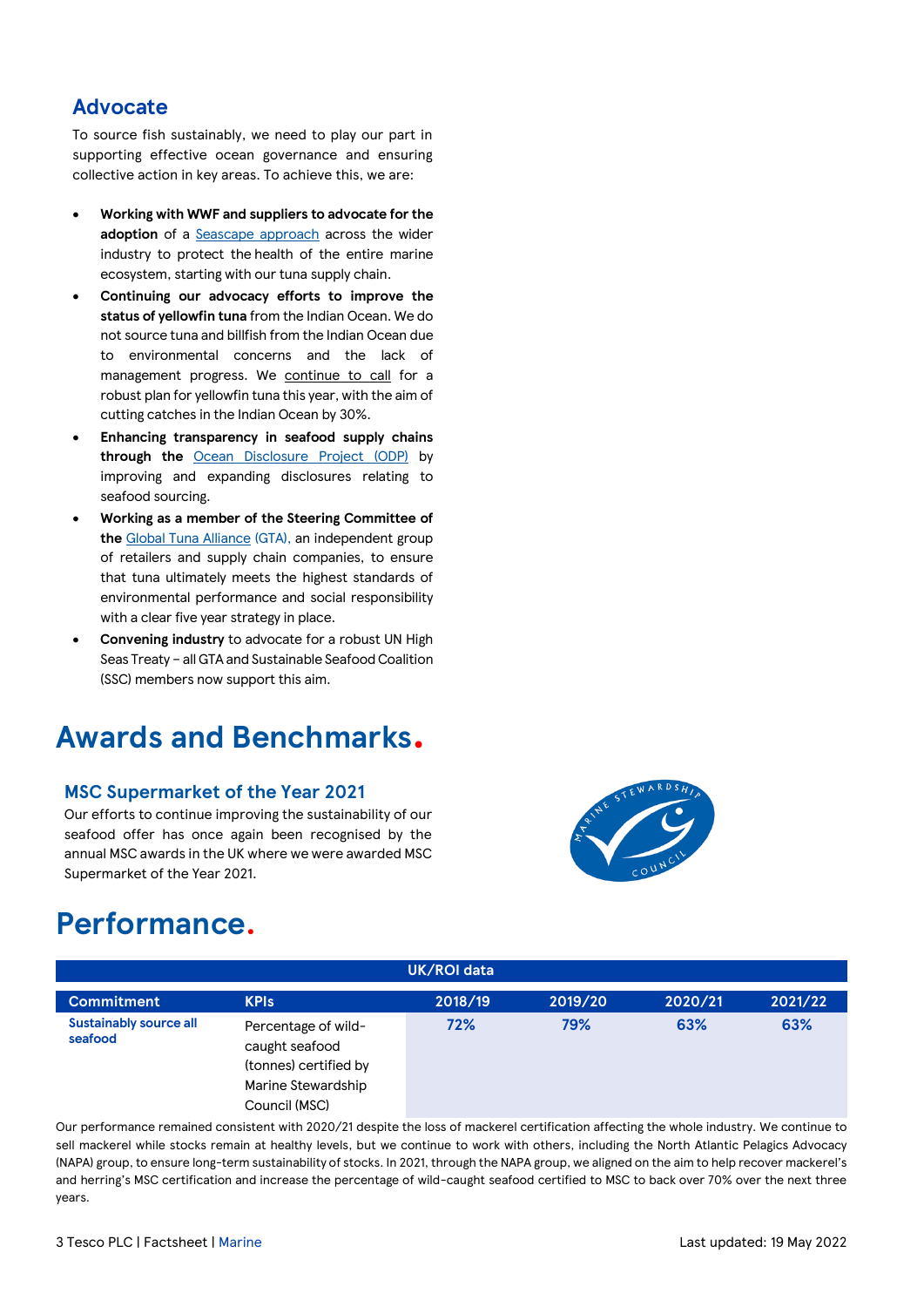## **Methodologies.**

#### **How we measure our progress**

To track our progress in sustainably sourcing all our wildcaught seafood, we rely on the expertise and guidance of the Marine Stewardship Council (MSC) to set our KPI.

#### *Percentage of wild-caught seafood (tonnes) certified by Marine Stewardship Council (MSC)*

As defined by percentage (volume) of wild-caught seafood (fish and shellfish) sourced for Tesco UK and Ireland certified as sustainable. To calculate this, suppliers enter data on the fisheries they use monthly. Data is entered via the Sustainable Fisheries Partnership online portal.

## **Looking ahead.**

Our marine strategy focuses on three key areas: how we can meet recognised sustainability criteria with the species in our portfolio who do not yet hold a certification; delivering our Tuna Roadmap, including doing our part to achieve an ecosystem-based approach; and focusing on how to further reduce the environmental footprint of aquaculture feed, starting with salmon.

#### **Commitments and targets**

- 100% MSC certified tuna by 2025.
- Reducing the Forage Fish Dependency Ratio (FFDR) < 1 reflected in th[e WWF Basket Metric.](https://www.wwf.org.uk/basket-metric/marine-sustainability)
- Roadmap to transition to ecosystem-based tuna fisheries management by 2030.
- 100% sustainable seafood by 2030.

### **Read more about our approach**

[Upholding Human Rights in Fishing](https://www.tescoplc.com/sustainability/documents/policies/our-approach-to-human-rights/)

[Joining the Ocean Disclosure Project](https://www.tescoplc.com/updates/2019/tesco-joins-ocean-disclosure-project/)

[WWF Seascape Project](https://www.wwf.org.uk/transforming-the-future-of-tuna)

[Responsible Tuna Sourcing](https://www.tescoplc.com/blog/tuna-fish-sourcing-tesco/)

**Policies**

[Seafood Policy](https://www.tescoplc.com/sustainability/documents/policies/sourcing-seafood-responsibly/)